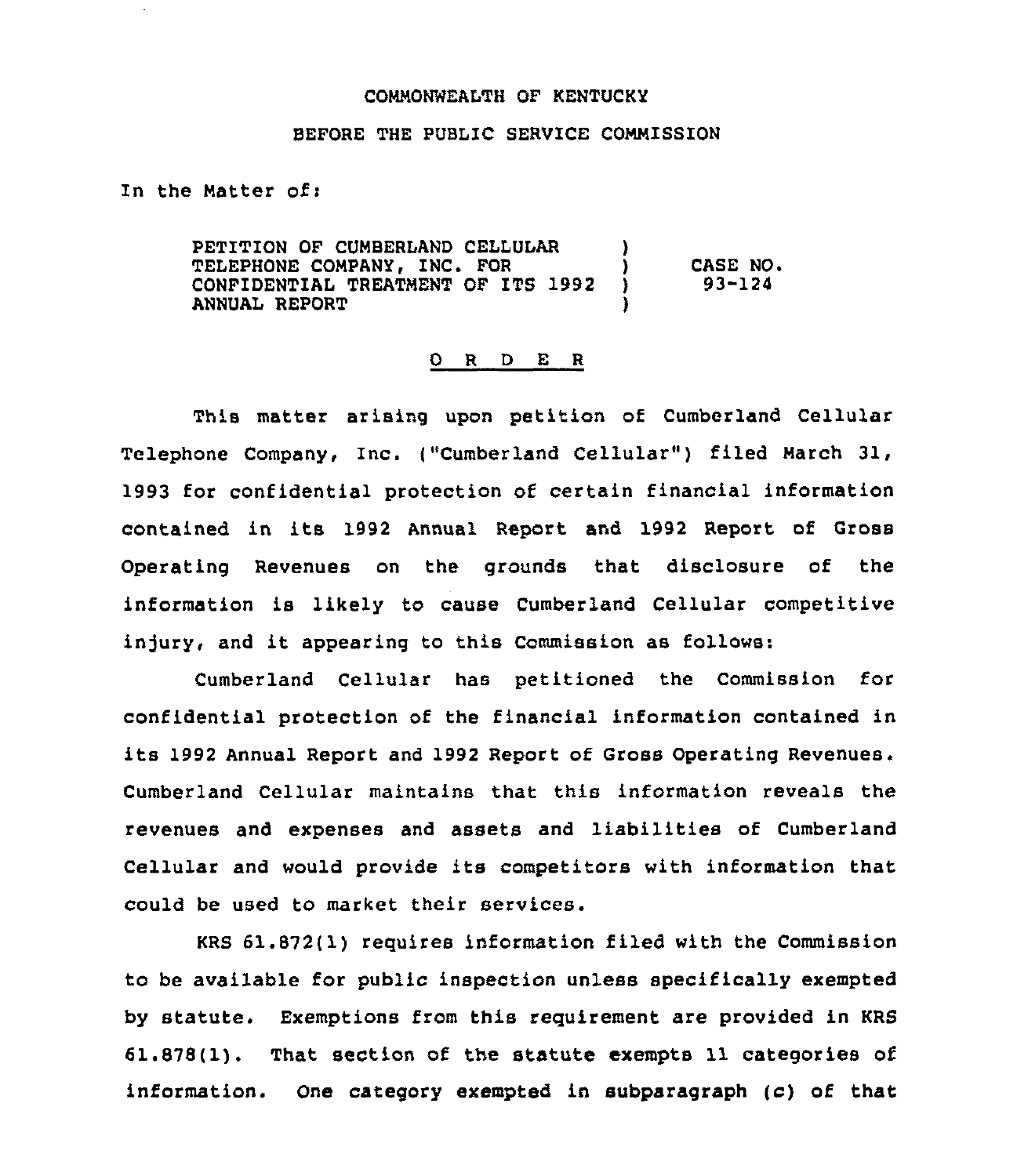section is commercial information confidentially disclosed to the Commission. To qualify for that exemption, it must be established that disclosure of the information is likely to cause substantial competitive harm to the party from whom the information was obtained. To satisfy this test, the party claiming confidentiality must demonstrate actual competition and a likelihood of substantial competitive injury if the information is disclosed. Competitive injury occurs when disclosure of the information gives competitors an unfair business advantage.

The information sought to be protected is presented by Cumberland Cellular in summary form and does not contain sufficient detail to have significant competitive value. Additionally, certain information which Cumberland Cellular seeks to protect from disclosure is available to the public from other sources. Therefore, no competitive harm has been established and the petition for confidential protection should be denied.

This Commission being otherwise sufficiently advised,

IT IS ORDERED that:

1. The petition for confidential protection of certain financial information contained in its 1992 Annual Report and 1992 Report of Gross Operating Revenues, which Cumberland Cellular has petitioned be withheld from public disclosure, be and is hereby denied.

2. The information sought to be protected from disclosure shall be held as confidential and proprietary for a period of 20 days from the date of this Order, at the expiration of which it

 $-2-$